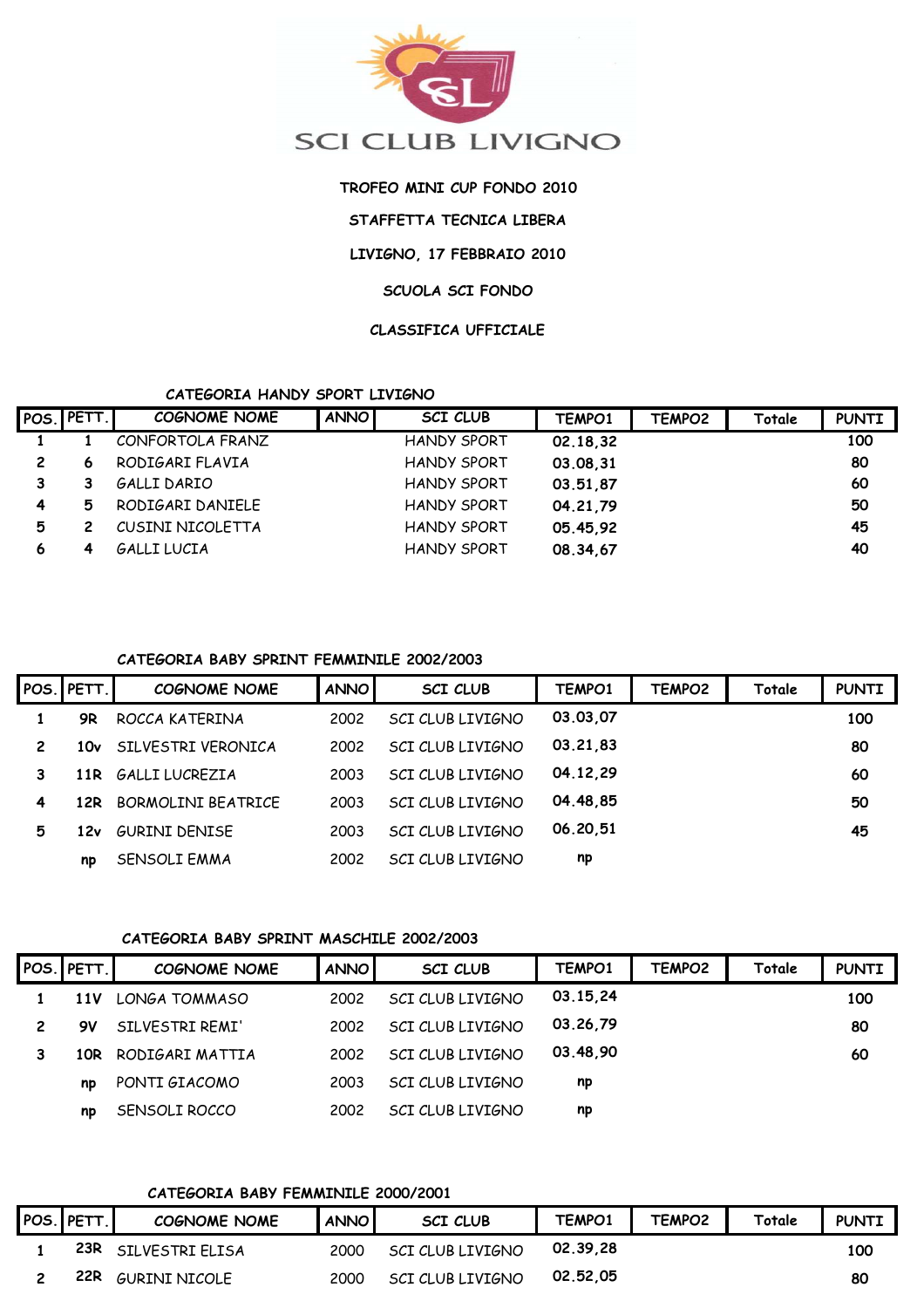|   | 3 18V GALLILUDOVICA       | 2001 SCI CLUB LIVIGNO 02.55,37 | 60 |
|---|---------------------------|--------------------------------|----|
|   | 4 21R BORMOLINI VALENTINA | 2001 SCI CLUB LIVIGNO 03.16,61 | 50 |
|   | 5 20R ROCCA NIKITA        | 2000 SCI CLUB LIVIGNO 03.20,15 | 45 |
| 6 | 19R BORMOLINI PETRA       | 2001 SCI CLUB LIVIGNO 03.58,38 | 40 |

#### **CATEGORIA BABY MASCHILE 2000/2001**

|              | POS. PETT. | <b>COGNOME NOME</b>  | <b>ANNO</b> | <b>SCI CLUB</b>         | TEMPO1   | TEMPO <sub>2</sub> | Totale | <b>PUNTI</b> |
|--------------|------------|----------------------|-------------|-------------------------|----------|--------------------|--------|--------------|
|              | <b>22V</b> | SILVESTRI FILIPPO    | 2000        | <b>SCI CLUB LIVIGNO</b> | 02.17,19 |                    |        | 100          |
| $\mathbf{2}$ | 16V        | <b>MOTTIN PIETRO</b> | 2000        | <b>SCI CLUB LIVIGNO</b> | 02.21,99 |                    |        | 80           |
| 3            | <b>21V</b> | <b>GALLILUCA</b>     | 2000        | <b>SCI CLUB LIVIGNO</b> | 02.27,85 |                    |        | 60           |
| 4            | <b>23V</b> | <b>CUSINI THOMAS</b> | 2000        | <b>SCI CLUB LIVIGNO</b> | 02.28,81 |                    |        | 50           |
| 5            | 17V        | ORSINI LEONARDO      | 2000        | <b>SCI CLUB LIVIGNO</b> | 02.31,90 |                    |        | 45           |
| 6            | <b>20V</b> | CUSINI NICOLO'       | 2001        | <b>SCI CLUB LIVIGNO</b> | 02.36,78 |                    |        | 40           |
| 7            | 18R        | BORMOLINI JAKOB      | 2000        | <b>SCI CLUB LIVIGNO</b> | 02.44,75 |                    |        | 36           |
| 8            | 19V        | SILVESTRI RUDY       | 2001        | <b>SCI CLUB LIVIGNO</b> | 02.53,79 |                    |        | 32           |
| 9            | 16R        | ORSINI LORENZO       | 2001        | <b>SCI CLUB LIVIGNO</b> | 02.57,33 |                    |        | 29           |
| 10           | 17R        | Cusini Claudio       | 2000        | <b>SCI CLUB LIVIGNO</b> | 03.57,55 |                    |        | 26           |

### **CATEGORIA CUCCIOLI FEMMINILE 1998/1999**

|                | POS. PETT. | <b>COGNOME NOME</b>    | <b>ANNO</b> | <b>SCI CLUB</b>         | TEMPO1   | TEMPO <sub>2</sub> | Totale | <b>PUNTI</b> |
|----------------|------------|------------------------|-------------|-------------------------|----------|--------------------|--------|--------------|
| 1              | 33V        | CUSINI VALENTINA       | 1998        | <b>SCI CLUB LIVIGNO</b> | 01.55,93 |                    |        | 100          |
| $\overline{c}$ | 29R        | <b>CUSINI DEBORA</b>   | 1998        | SCI CLUB LIVIGNO        | 02.01,22 |                    |        | 80           |
| 3              | 35V        | ZINI MICHELA           | 1998        | <b>SCI CLUB LIVIGNO</b> | 02.01,71 |                    |        | 60           |
| 4              | 30R        | CUSINI CLARISSA        | 1998        | <b>SCI CLUB LIVIGNO</b> | 02.01,95 |                    |        | 50           |
| 5              | 34V        | ZINI VITTORIA          | 1998        | <b>SCI CLUB LIVIGNO</b> | 02.03,13 |                    |        | 45           |
| 6              | 31R        | CUSINI ELENA           | 1998        | <b>SCI CLUB LIVIGNO</b> | 02.10,84 |                    |        | 40           |
| 7              | 32V        | LAZZERI ANNALISA       | 1998        | <b>SCI CLUB LIVIGNO</b> | 02.22,74 |                    |        | 36           |
| 8              | 34R        | CUSINI SILVIA          | 1999        | <b>SCI CLUB LIVIGNO</b> | 02.57,95 |                    |        | 32           |
| 9              | 27R        | MURGIA FEDERICA        | 1999        | <b>SCI CLUB LIVIGNO</b> | 03.01,84 |                    |        | 29           |
| 10             | 28R        | <b>GERONIMI MONICA</b> | 1999        | <b>SCI CLUB LIVIGNO</b> | 03.57,43 |                    |        | 26           |
| 11             | 26R        | <b>GALLI ELENA</b>     | 1999        | <b>SCI CLUB LIVIGNO</b> | 04.02,44 |                    |        | 24           |

# **CATEGORIA CUCCIOLI MASCHILE 1998/1999**

| POS. PETT. | <b>COGNOME NOME</b> | <b>ANNO</b> | <b>SCI CLUB</b>  | TEMPO1   | TEMPO <sub>2</sub> | Totale | <b>PUNTI</b> |
|------------|---------------------|-------------|------------------|----------|--------------------|--------|--------------|
| 27V        | CUSINI DILAN        | 1998        | SCI CLUB LIVIGNO | 01.56.65 |                    |        | 100          |
| 29V        | PILLER JACOPO       | 1999        | SCI CLUB LIVIGNO | 02.03.02 |                    |        | 80           |
| <b>26V</b> | <b>GURTNT RUDY</b>  | 1998        | SCI CLUB LIVIGNO | 02.05.15 |                    |        | 60           |